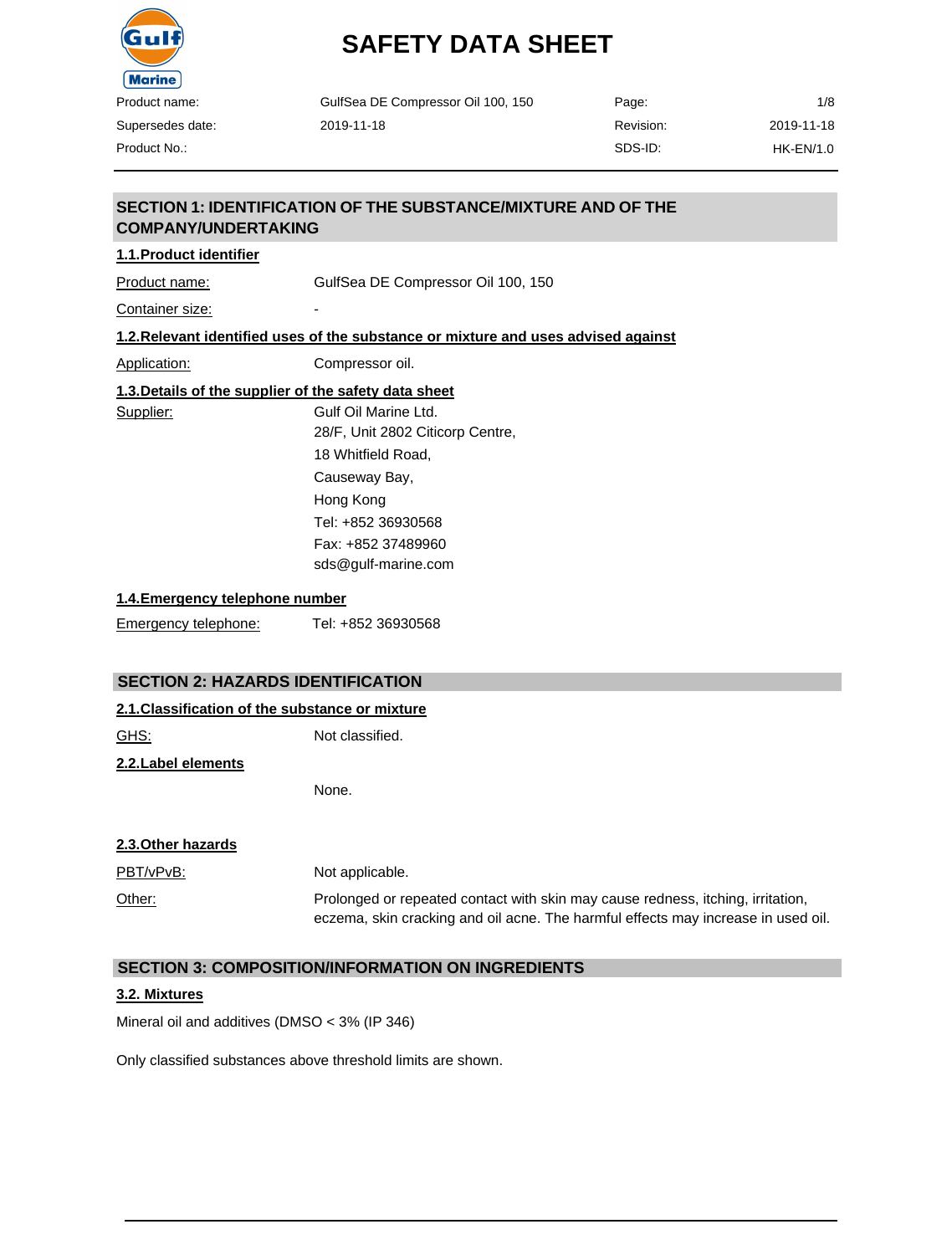

| ---------<br>Product name:<br>Supersedes date:<br>Product No.: |            |                | GulfSea DE Compressor Oil 100, 150<br>2019-11-18 |                                                                              | Page:<br>Revision:<br>SDS-ID: | 2/8<br>2019-11-18<br>HK-EN/1.0 |
|----------------------------------------------------------------|------------|----------------|--------------------------------------------------|------------------------------------------------------------------------------|-------------------------------|--------------------------------|
| GHS:<br><u>%:</u>                                              | CAS-No.:   | <u>EC No.:</u> | REACH Req.<br><u>No:</u>                         | Chemical name:                                                               | Hazard classification:        | Notes:                         |
| $1-5$                                                          | 68411-46-1 | 270-128-1      | L,                                               | Benzenamine, N-phenyl-,<br>reaction products with 2,4,4-<br>trimethylpentene | Aquatic Chronic 3; H412       |                                |

# **SECTION 4: FIRST AID MEASURES**

| 4.1. Description of first aid measures |                                                                                                                                                                                                             |
|----------------------------------------|-------------------------------------------------------------------------------------------------------------------------------------------------------------------------------------------------------------|
| Inhalation:                            | Move into fresh air and keep at rest. In case of persistent throat irritation<br>or coughing: Seek medical attention and bring these instructions.                                                          |
| Skin contact:                          | Remove contaminated clothing. Wash skin thoroughly with soap and water. Get<br>medical attention if any discomfort continues.                                                                               |
| Eye contact:                           | Immediately flush with plenty of water for at least 15 minutes. Remove any<br>contact lenses and open eyelids widely. If irritation persists: Seek medical<br>attention and bring along these instructions. |
| Ingestion:                             | Rinse mouth with water. Drink a few glasses of water or milk. Do not<br>induce vomiting. Get medical attention.                                                                                             |
|                                        | 4.2. Most important symptoms and effects, both acute and delayed                                                                                                                                            |
| Symptoms/effects:                      | Defatting, drying and cracking of skin.                                                                                                                                                                     |
|                                        | 4.3. Indication of any immediate medical attention and special treatment needed                                                                                                                             |
|                                        | Medical attention/treatments: Treat symptomatically. If swallowed, especially in large quantities: Get medical<br>attention.                                                                                |

#### **SECTION 5: FIREFIGHTING MEASURES**

# **5.1.Extinguishing media**

| <b>Extinguishing media:</b> | Extinguish with foam, carbon dioxide, dry powder or water fog. Cool          |
|-----------------------------|------------------------------------------------------------------------------|
|                             | containers exposed to heat with water spray and remove container, if no risk |
|                             | is involved.                                                                 |

Do not use water jet as an extinguisher, as this will spread the fire.

### **5.2.Special hazards arising from the substance or mixture**

| Specific hazards: | When heated and in case of fire, harmful vapours/gases may be formed. Fire in |
|-------------------|-------------------------------------------------------------------------------|
|                   | closed areas should only be extinguished by trained personnel.                |

### **5.3.Advice for firefighters**

| Protective equipment for | Evacuate personnel from immediate vicinity. Use air-supplied respirator during |
|--------------------------|--------------------------------------------------------------------------------|
| fire-fighters:           | fire fighting. Wear full protective clothing.                                  |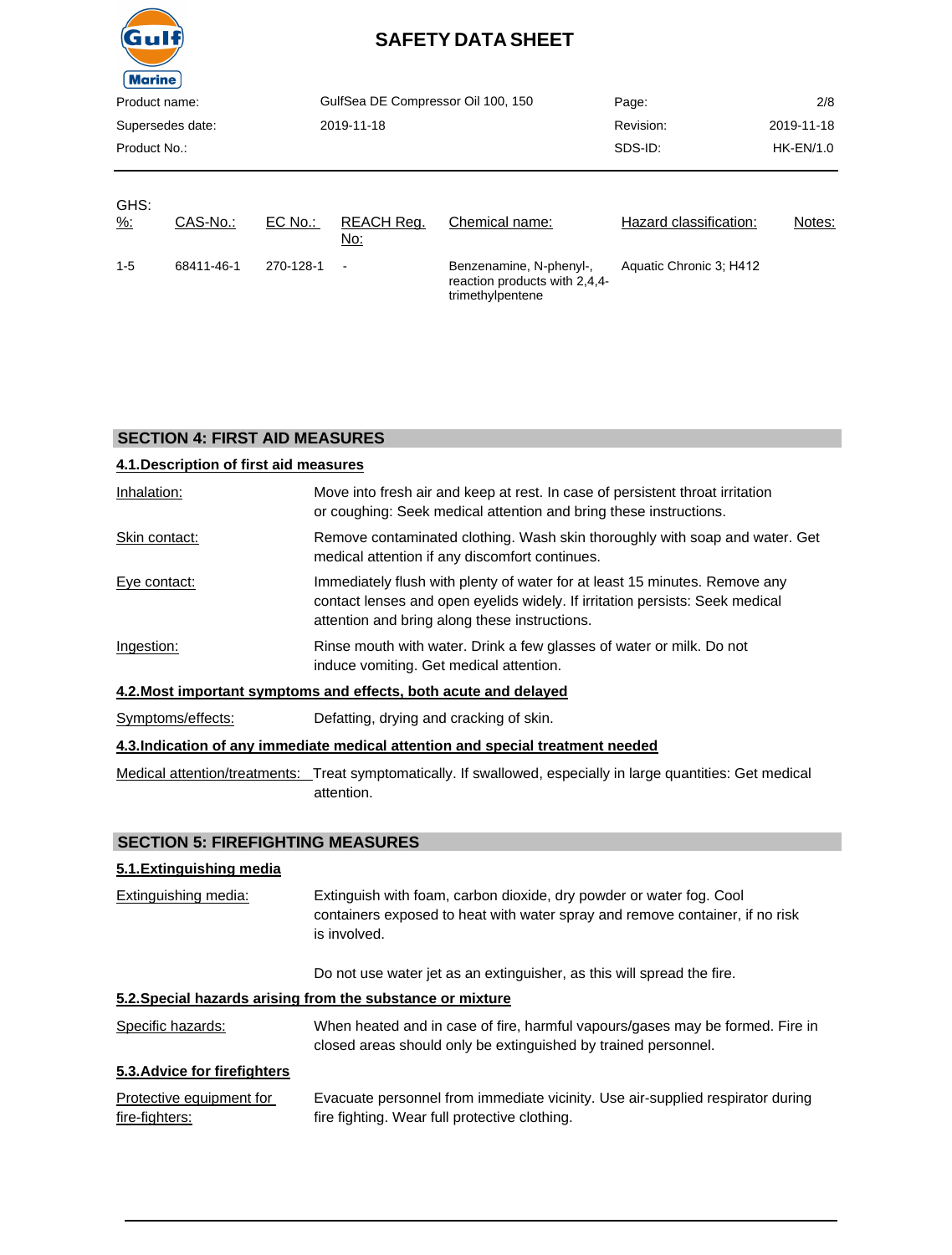

| Product name:    | GulfSea DE Compressor Oil 100, 150 | Page:     | 3/8         |
|------------------|------------------------------------|-----------|-------------|
| Supersedes date: | 2019-11-18                         | Revision: | 2019-11-18  |
| Product No.:     |                                    | SDS-ID:   | $HK-EN/1.0$ |

#### **SECTION 6: ACCIDENTAL RELEASE MEASURES**

#### **6.1. Personal precautions, protective equipment and emergency procedures**

| Personal precautions:            | If leakage cannot be stopped, evacuate area. Mark the spillage. Avoid inhalation<br>of oil mist and contact with skin and eyes. Keep public away from danger area. In<br>case of spills, beware of slippery floors and surfaces. |
|----------------------------------|----------------------------------------------------------------------------------------------------------------------------------------------------------------------------------------------------------------------------------|
| Protective equipment:            | Put on protective equipment before entering danger area.                                                                                                                                                                         |
| 6.2. Environmental precautions   |                                                                                                                                                                                                                                  |
| Environmental<br>precautions:    | Prevent spillage entering a watercourse or sewer, contaminating soil or<br>vegetation. If this is not possible notify police and appropriate authorities<br>immediately.                                                         |
|                                  | 6.3. Methods and material for containment and cleaning up                                                                                                                                                                        |
| Methods for cleaning up:         | Absorb with sand or other inert absorbent.<br>Large Spillages: Stop leak if possible without risk. Dam and absorb spillages with<br>sand, earth or other non-combustible material.                                               |
| 6.4. Reference to other sections |                                                                                                                                                                                                                                  |
| Reference:                       | For personal protection, see section 8. For waste disposal, see section 13.                                                                                                                                                      |

#### **SECTION 7: HANDLING AND STORAGE**

#### **7.1. Precautions for safe handling**

| Safe handling advice:                                             | Observe good chemical hygiene practices. Avoid inhalation of oil mist and<br>contact with skin and eyes. Avoid prolonged and repeated contact with oil,<br>particularly used oil. Wash hands before breaks and before smoking, eating or<br>drinking.                                                                                      |  |  |  |
|-------------------------------------------------------------------|--------------------------------------------------------------------------------------------------------------------------------------------------------------------------------------------------------------------------------------------------------------------------------------------------------------------------------------------|--|--|--|
| Technical measures:                                               | Use work methods which minimise oil mist production. Do not smoke or use<br>open fire or other sources of ignition.                                                                                                                                                                                                                        |  |  |  |
| Technical precautions:                                            | When working with heated oil, mechanical ventilation may be required.                                                                                                                                                                                                                                                                      |  |  |  |
| 7.2. Conditions for safe storage, including any incompatibilities |                                                                                                                                                                                                                                                                                                                                            |  |  |  |
| storage:                                                          | Technical measures for safe Store in tightly closed original container in a well-ventilated place. Containers,<br>which are opened, must be carefully resealed and kept upright to prevent<br>leakage. Ensure that the container is undamaged and has a proper label. Use<br>appropriate containment to avoid environmental contamination. |  |  |  |
| Storage conditions:                                               | Store in tightly closed original container in a well-ventilated place. Protect<br>from heat and direct sunlight.                                                                                                                                                                                                                           |  |  |  |
| 7.3. Specific end use(s)                                          |                                                                                                                                                                                                                                                                                                                                            |  |  |  |
| Specific use(s):                                                  | Lubricant.                                                                                                                                                                                                                                                                                                                                 |  |  |  |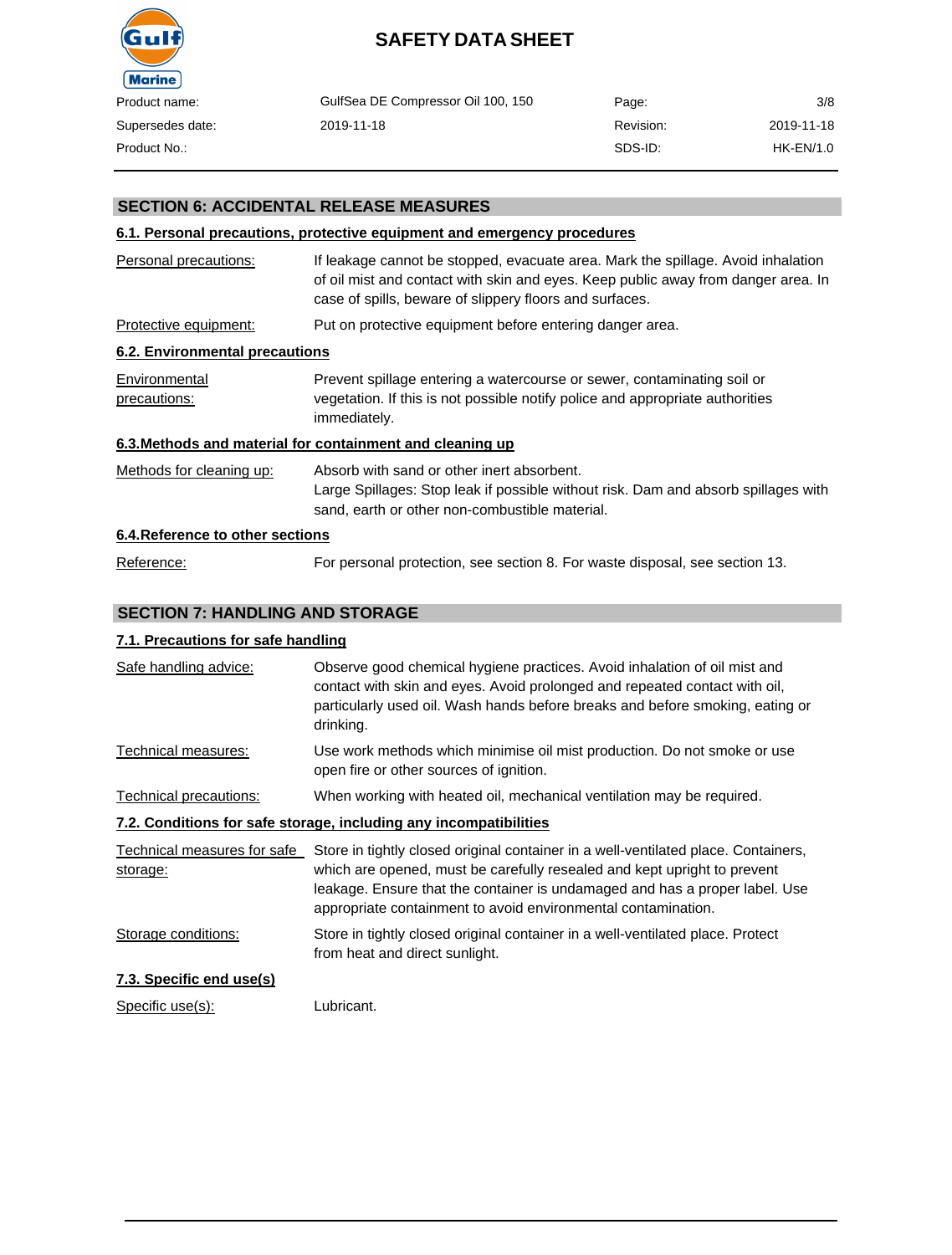

| GulfSea DE Compressor Oil 100, 150 | Page:     | 4/8        |
|------------------------------------|-----------|------------|
| 2019-11-18                         | Revision: | 2019-11-18 |
|                                    | SDS-ID:   | HK-EN/1.0  |

#### **SECTION 8: EXPOSURE CONTROLS/PERSONAL PROTECTION**

### **8.1.Control parameters**

Occupational exposure limits:

| CAS-No.:   | Chemical name:     | <u>As:</u>                                   | Exposure limits:   | Type:               | Notes: | References: |
|------------|--------------------|----------------------------------------------|--------------------|---------------------|--------|-------------|
| -          | Oil mist, -mineral | ٠                                            | $5 \text{ mg/m}$ 3 | PEL (Long<br>Term)  |        |             |
|            |                    | -                                            | $10 \text{ mg/m}$  | PEL (Short<br>Term) |        |             |
| DNEL/PNEC: |                    | DNEL: Not available.<br>PNEC: Not available. |                    |                     |        |             |

**8.2.Exposure controls**

| Engineering measures:  | Provide adequate ventilation. Observe Occupational Exposure Limits and<br>minimize the risk of inhalation of vapours and oil mist.                                                                                                                                                                                                                            |
|------------------------|---------------------------------------------------------------------------------------------------------------------------------------------------------------------------------------------------------------------------------------------------------------------------------------------------------------------------------------------------------------|
| Respiratory equipment: | In case of inadequate ventilation use suitable respirator. Use respiratory<br>equipment with gas filter, type A1. If the product is heated under manual<br>handling, use suitable mask with filter A1P2 or A2P2.                                                                                                                                              |
| Hand protection:       | Nitrile gloves are recommended. If signs of wear and tear are noticed then the<br>gloves should be replaced. The most suitable glove must be chosen in<br>collaboration with the gloves supplier, who can inform about the breakthrough<br>time of the glove material.                                                                                        |
| Eye protection:        | Wear approved, tight fitting safety glasses where splashing is probable.                                                                                                                                                                                                                                                                                      |
| Skin protection:       | Wear appropriate clothing to prevent repeated or prolonged skin contact.                                                                                                                                                                                                                                                                                      |
| Hygiene measures:      | Wash hands after handling. Observe good chemical hygiene practices. Wash<br>contaminated clothing before reuse. When using do not eat, drink or smoke.<br>Always remove oil with soap and water or skin cleaning agent, never use<br>organic solvents. Do not use oil-contaminated clothing or shoes, and do not<br>put rags moistened with oil into pockets. |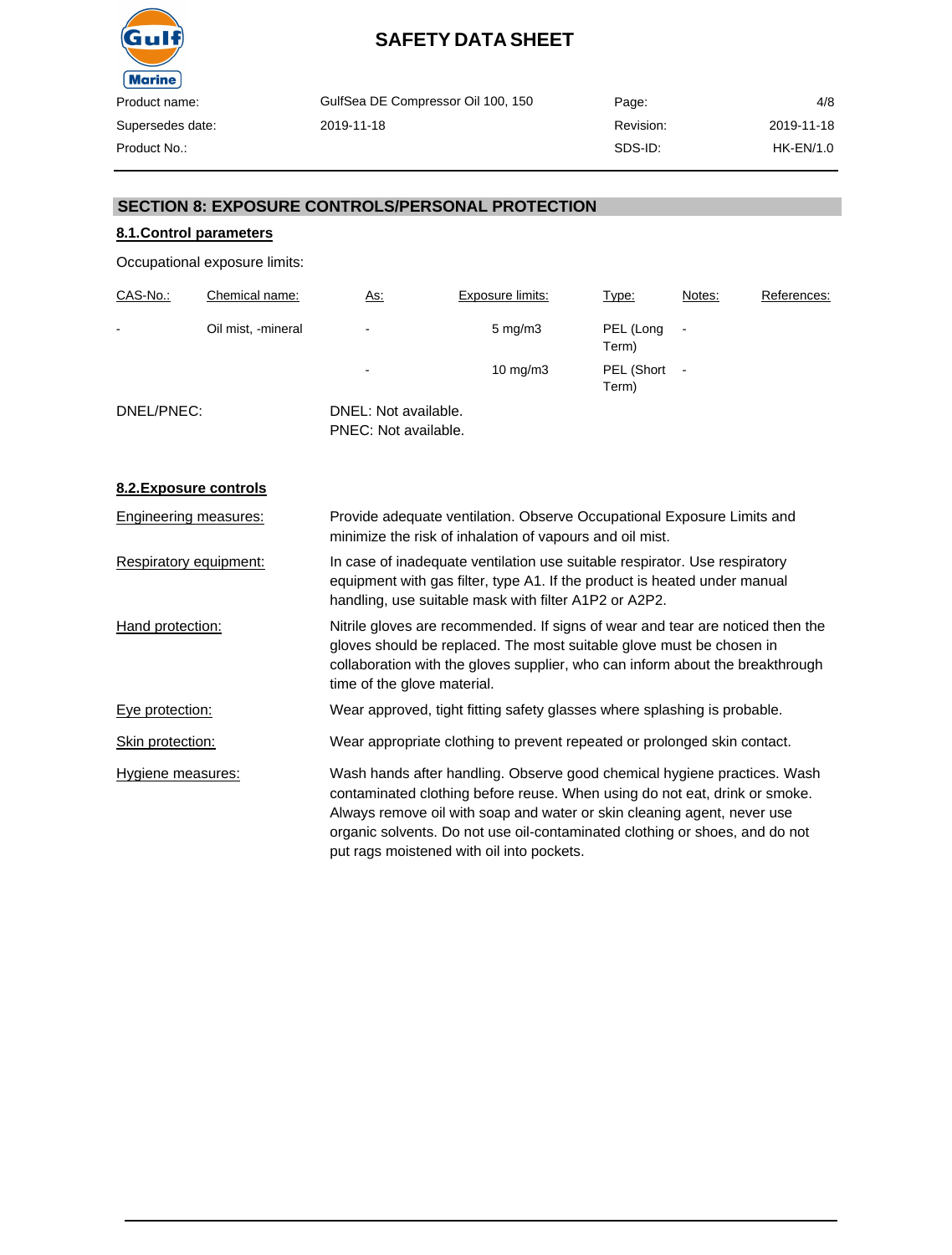

GulfSea DE Compressor Oil 100, 150 2019-11-18

Page: Revision: SDS-ID: 5/8 2019-11-18 HK-EN/1.0

#### **SECTION 9: PHYSICAL AND CHEMICAL PROPERTIES**

#### **9.1. Information on basic physical and chemical properties**

| Appearance:                                        | Clear liquid.                           |  |
|----------------------------------------------------|-----------------------------------------|--|
| Colour:                                            | Colorless-pale yellow liquid.           |  |
| Odour:                                             | Mild petroleum.                         |  |
| Odour threshold:                                   | Not available.                          |  |
| pH:                                                | Not applicable.                         |  |
| Melting point / freezing point:                    | Not available.                          |  |
| Boiling point:                                     | Not available.                          |  |
| <b>Flash point:</b>                                | 262 - 290 °C; ASTM D-92                 |  |
| Evaporation rate:                                  | Not available.                          |  |
| Flammability (solid, gas):                         | Not applicable.                         |  |
| <b>Explosion limits:</b>                           | Not available. < 0.1 mmHg @ 20 °C       |  |
| Vapour pressure:                                   | <0.1 mmHg @ 20 °C                       |  |
| Vapour density:                                    | >1                                      |  |
| Relative density:                                  | $~1$ 0.95                               |  |
| Solubility:                                        | Not available.                          |  |
| <b>Partition coefficient</b><br>(n-octanol/water): | Soluble in water. (25°C)                |  |
| Auto-ignition<br>temperature (°C):                 | Not available.                          |  |
| <b>Decomposition</b><br>temperature (°C):          | Not available.                          |  |
| Viscosity:                                         | 93.5 - 152.0 mm <sup>2</sup> /s (40 °C) |  |
| <b>Explosive properties:</b>                       | Not applicable.                         |  |
| Oxidising properties:                              | Not applicable.                         |  |
| 9.2. Other information                             |                                         |  |
| Pour point (°C):                                   | $-33$ to $-34^{\circ}$ C.               |  |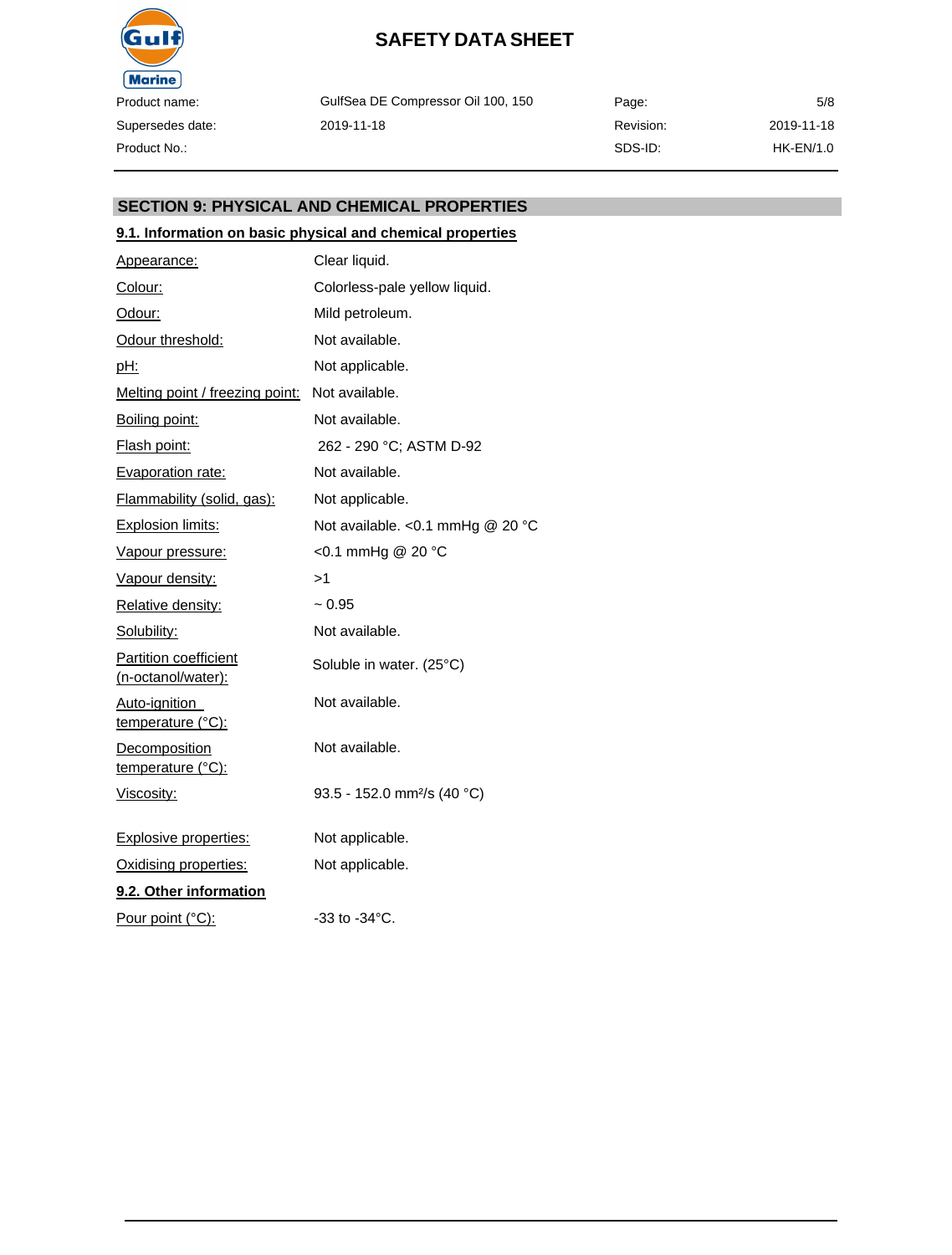

GulfSea DE Compressor Oil 100, 150 2019-11-18 Page: Revision: SDS-ID:

6/8 2019-11-18 HK-EN/1.0

#### **SECTION 10: STABILITY AND REACTIVITY**

# **10.1. Reactivity**

Reactivity: Not reactive. **10.2. Chemical stability** Stability: Stable under normal temperature conditions. **10.3. Possibility of hazardous reactions** Hazardous reactions: None under normal conditions. **10.4. Conditions to avoid** Conditions/materials to avoid: Heat, sparks, flames. Moisture. **10.5. Incompatible materials** Incompatible materials: Strong oxidising agents. Reducing Agents.

### **10.6. Hazardous decomposition products**

Hazardous decomposition products: Hazardous polymerisation will not occur.

#### **SECTION 11: TOXICOLOGICAL INFORMATION**

#### **11.1. Information on toxicological effects**

| Acute Toxicity (Oral):                                                                           | Based on available data, the classification criteria are not met.                                                                                         |  |  |
|--------------------------------------------------------------------------------------------------|-----------------------------------------------------------------------------------------------------------------------------------------------------------|--|--|
| <b>Acute Toxicity (Dermal):</b>                                                                  | Based on available data, the classification criteria are not met.                                                                                         |  |  |
| Acute Toxicity (Inhalation):                                                                     | Based on available data, the classification criteria are not met.                                                                                         |  |  |
| Skin Corrosion/Irritation:                                                                       | Based on available data, the classification criteria are not met.                                                                                         |  |  |
| Serious eye damage/irritation: Based on available data, the classification criteria are not met. |                                                                                                                                                           |  |  |
| Respiratory or skin<br>sensitisation:                                                            | Based on available data, the classification criteria are not met.                                                                                         |  |  |
| Germ cell mutagenicity:                                                                          | Based on available data, the classification criteria are not met.                                                                                         |  |  |
| Carcinogenicity:                                                                                 | Based on available data, the classification criteria are not met.                                                                                         |  |  |
| <b>Reproductive Toxicity:</b>                                                                    | Based on available data, the classification criteria are not met.                                                                                         |  |  |
| STOT - Single exposure:                                                                          | Based on available data, the classification criteria are not met.                                                                                         |  |  |
| <b>STOT - Repeated exposure:</b>                                                                 | Based on available data, the classification criteria are not met.                                                                                         |  |  |
| <b>Aspiration hazard:</b>                                                                        | Based on available data, the classification criteria are not met.                                                                                         |  |  |
| Inhalation:                                                                                      | Inhalation of oil mist or vapours formed during heating of the product may irritate<br>the respiratory system and provoke throat irritation and coughing. |  |  |
| Skin contact:                                                                                    | Prolonged or repeated contact with used oil may cause serious skin diseases,<br>such as dermatitis.                                                       |  |  |
| Eye contact:                                                                                     | May cause temporary eye irritation.                                                                                                                       |  |  |
| Ingestion:                                                                                       | Low order of acute toxicity, but aspiration following ingestion and vomiting may<br>cause severe and potentially fatal chemical pneumonitis.              |  |  |
| Specific effects:                                                                                | Used oil may contain harmful contaminants.                                                                                                                |  |  |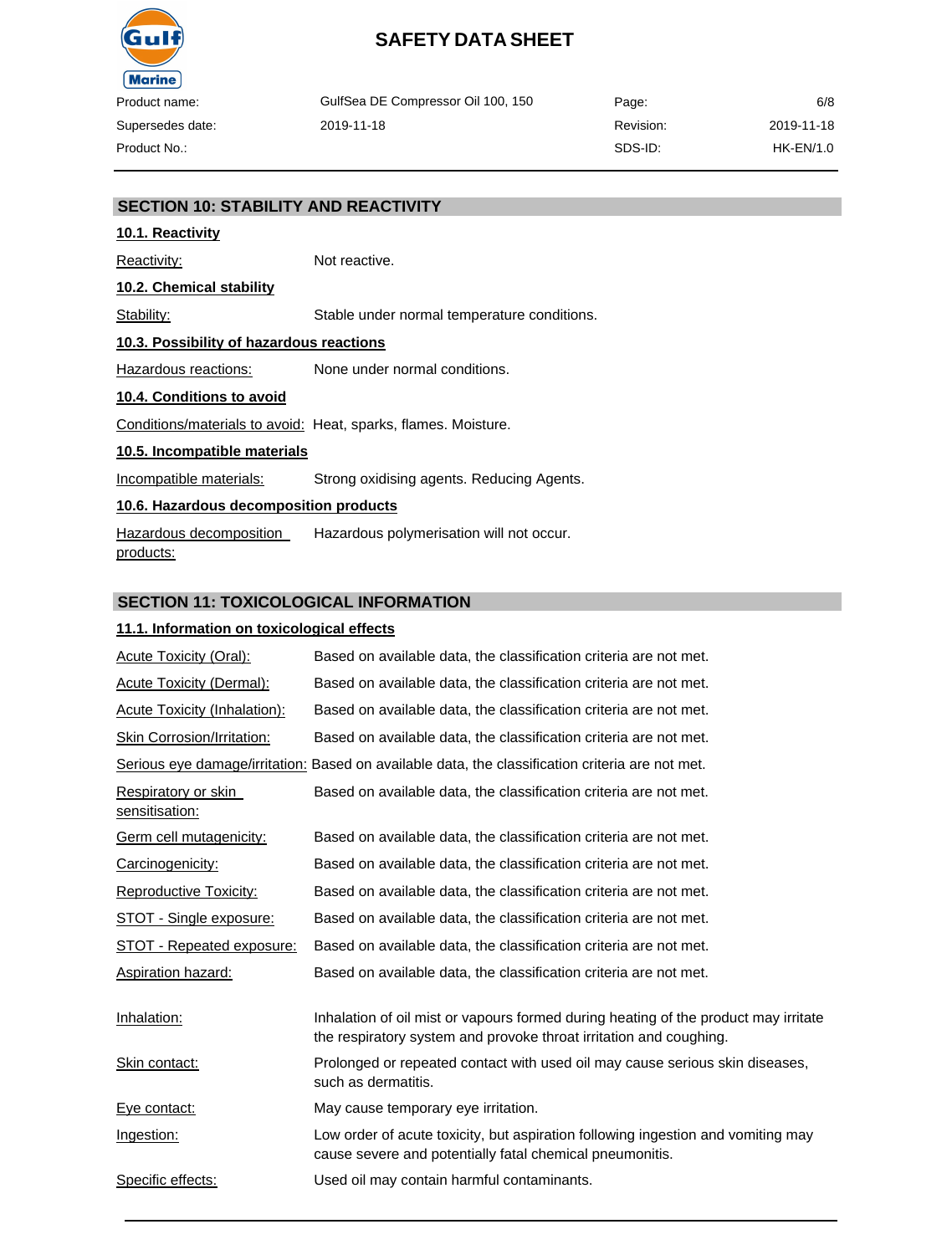

| duct name:    | GulfSea DE Compressor Oil 100, 150 | Page:     | 7/8        |
|---------------|------------------------------------|-----------|------------|
| ersedes date: | 2019-11-18                         | Revision: | 2019-11-18 |
| duct No.∶     |                                    | SDS-ID:   | HK-EN/1.0  |

#### **SECTION 12: ECOLOGICAL INFORMATION**

#### **12.1. Toxicity**

Ecotoxicity: Not classified as dangerous to the environment.

#### **12.2. Persistence and degradability**

Degradability: The product is not readily biodegradable.

### **12.3. Bioaccumulative potential**

Bioaccumulative potential: No data available on bioaccumulation.

#### **12.4. Mobility in soil**

Mobility: Spillages may penetrate the soil causing ground water contamination.

#### **12.5. Results of PBT and vPvB assessment**

PBT/vPvB: No data available.

#### **12.6. Other adverse effects**

Other adverse effects: Not known.

#### **SECTION 13: DISPOSAL CONSIDERATIONS**

#### **13.1. Waste treatment methods**

Dispose of waste and residues in accordance with local authority requirements.

Contaminated packaging: Disposal through approved facilities is recommended.

# **SECTION 14: TRANSPORT INFORMATION**

The product is not covered by international regulation on the transport of dangerous goods (IMDG, IATA).

| <u>14.1. UN number</u>                                                         |                |  |  |  |
|--------------------------------------------------------------------------------|----------------|--|--|--|
| <u> UN-No:</u>                                                                 | Not regulated. |  |  |  |
| 14.2. UN proper shipping name                                                  |                |  |  |  |
| Proper Shipping Name:                                                          | Not regulated. |  |  |  |
| 14.3. Transport hazard class(es)                                               |                |  |  |  |
| <u> Class:</u>                                                                 | Not regulated. |  |  |  |
| 14.4. Packing group                                                            |                |  |  |  |
| PG:                                                                            | Not regulated. |  |  |  |
| 14.5. Environmental hazards                                                    |                |  |  |  |
| Marine pollutant:                                                              | Not regulated. |  |  |  |
| <b>Environmentally Hazardous</b><br><u>Substance:</u>                          | Not regulated. |  |  |  |
| 14.6. Special precautions for user                                             |                |  |  |  |
| Special precautions:                                                           | Not regulated. |  |  |  |
| 14.7. Transport in bulk according to Annex II of MARPOL 73/78 and the IBC Code |                |  |  |  |
| Transport in bulk:                                                             | Not regulated. |  |  |  |